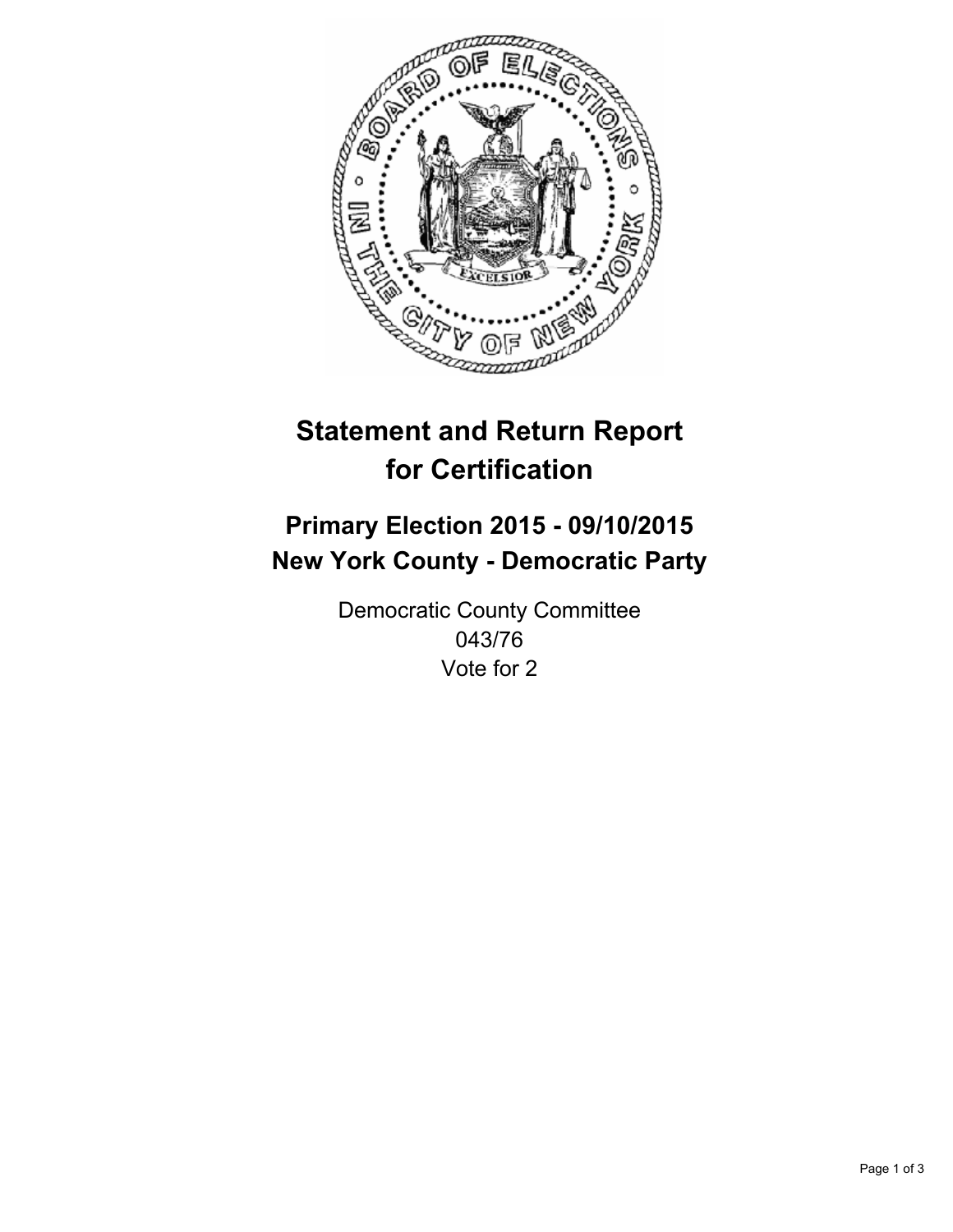

#### **Assembly District 76**

| <b>PUBLIC COUNTER</b>                                    | 23             |
|----------------------------------------------------------|----------------|
| ABSENTEE/MILITARY                                        | 0              |
| <b>AFFIDAVIT</b>                                         | $\overline{2}$ |
| <b>Total Ballots</b>                                     | 25             |
| Less - Inapplicable Federal/Special Presidential Ballots | 0              |
| <b>Total Applicable Ballots</b>                          | 25             |
| <b>CHARLOTTE OLCAY</b>                                   | 8              |
| <b>JACK POLIVY</b>                                       | 3              |
| <b>BARBARA H. ROSEN</b>                                  | 10             |
| <b>TODD H HELMRICH</b>                                   | 5              |
| <b>Total Votes</b>                                       | 26             |
| Unrecorded                                               | 24             |